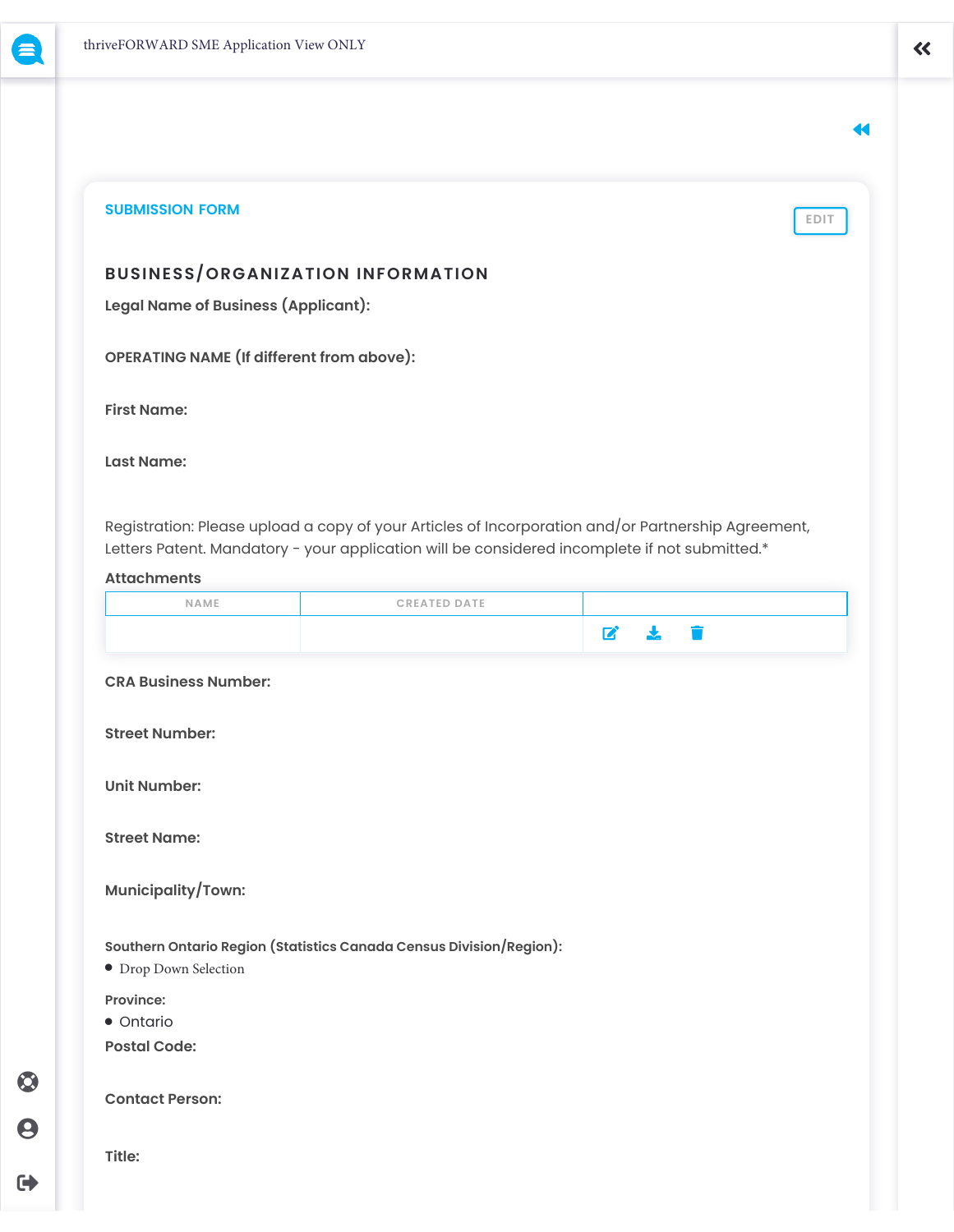**Phone Number:**

**Email Address:**

 $\bigcap$ 

**Website URL:**

 $\circledcirc$ 

**Social Media Link:** 

**Organization Classification - Three Digit NAICS Code:**To identify the NAICS code descriptions, please consult this source: **[NAICS Canada 2012.](https://www23.statcan.gc.ca/imdb/p3VD.pl?Function=getVDPage1&db=imdb&dis=2&adm=8&TVD=118464)**

Select the most accurate description on based on the two digit NAICS code number that best describes your business.

**PLEASE PROVIDE ADDITIONAL DETAILS ON WHAT YOU ARE MANUFACTURING:**

**Type of for-profit business/organization:**  $\bullet$  Drop down selection

**PLEASE PROVIDE US WITH A BRIEF HISTORY AND BACKGROUND ON YOUR ORGANIZATION: (Please include key activities, products, markets)**

**How many senior management team members would you like to add? UP to 10**

**Senior Management Team Member 1:**

**Senior Management Team Member 1 Title:**

**Senior Management Team Member 1 Project Role:**

**Current Sales (Total sales in your last complete fiscal year \$CAD):**

**Sales in Canada:**

**Sales in North America:**

### **Outside North America:**

FINANCIAL STATEMENTS - **PLEASE UPLOAD** historical financial statements for the last two (2) fiscal years and the most recent interim financial statement (YTD Profit & Loss Statement and Consolidated

Balance Sheet). **Mandatory - your application will be considered incomplete if not submitted.\*** 

#### **Attachments**

 $\bm{\odot}$ 

9

 $\blacklozenge$ 

| NAME | <b>CREATED DATE</b> |    |  |
|------|---------------------|----|--|
|      |                     | N. |  |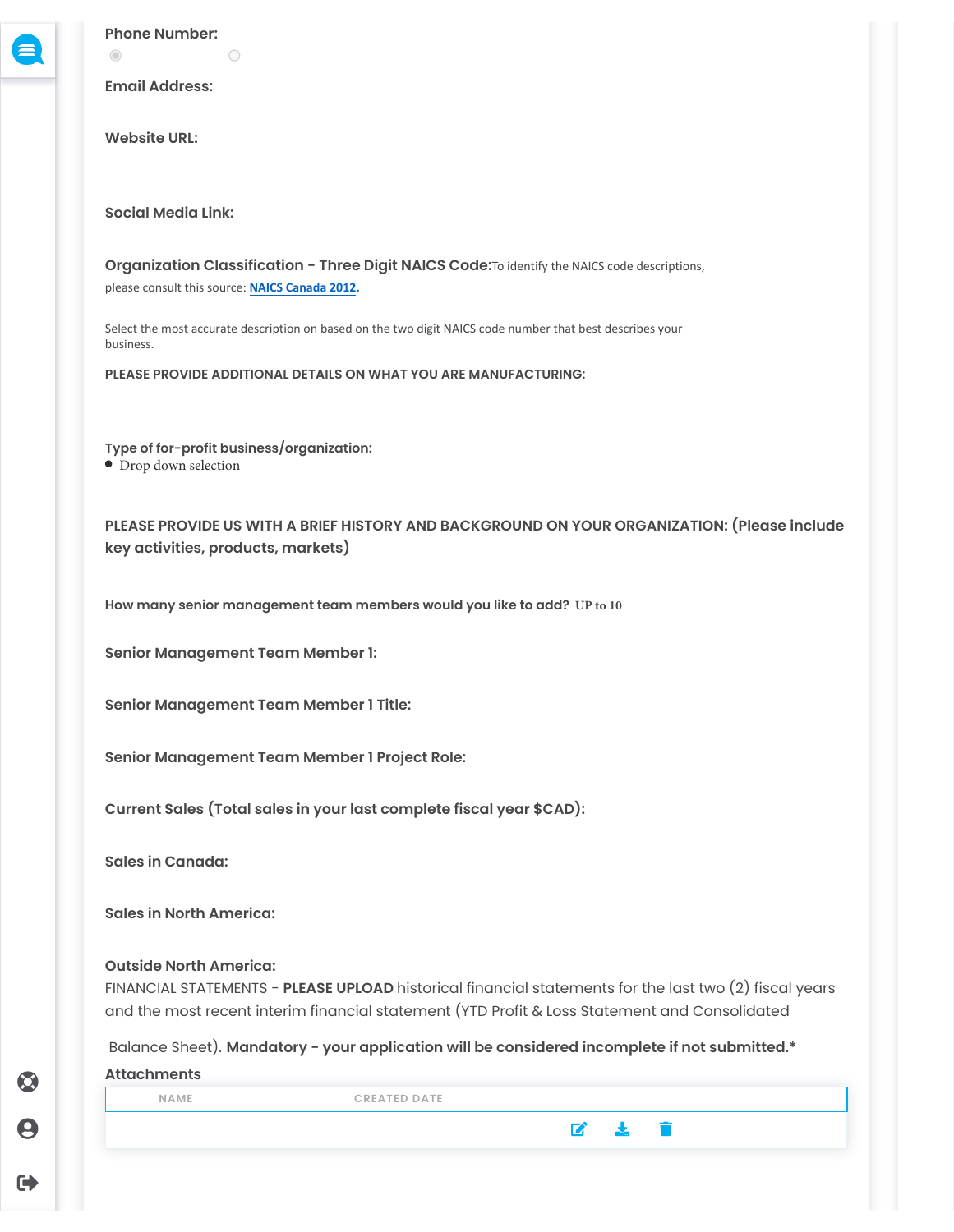**PROJECT NAME:**

**Project Start Date:**

**Project End Date:**

**Brief description of project activities you will be undertaking during the project:**

**PROJECT MILESTONE (What major strategic milestone will be achieved):**

Milestones are major incremental objectives with outcomes you intend to achieve as a direct result of your project.

Timeline for achieving the milestone must be no later than the project end date. **Project Milestone/Activity 1**

**Timeline**

**Outcome (Identify measurable result and critical issues resolved):**

**Project Milestone/Activity 2**

**Timeline**

**Outcome (Identify measurable result and critical issues resolved):**

For more information on eligible costs, please refer to the published [thriveFORWARD Guidelines](https://ncfdc.ca/thriveforward)

# **MAIN PROJECT COSTS:**

**Please refrain from putting dollar signs or commas in the amount sections below that will not permit the total to reflect.**

# **CAPITAL**

**Description \$ Amount**

# **NON-CAPITAL**

**Description \$ Amount**

# **EXPERTISE**

**Description \$ Amount**

 $\bullet$ 9

 $\blacksquare$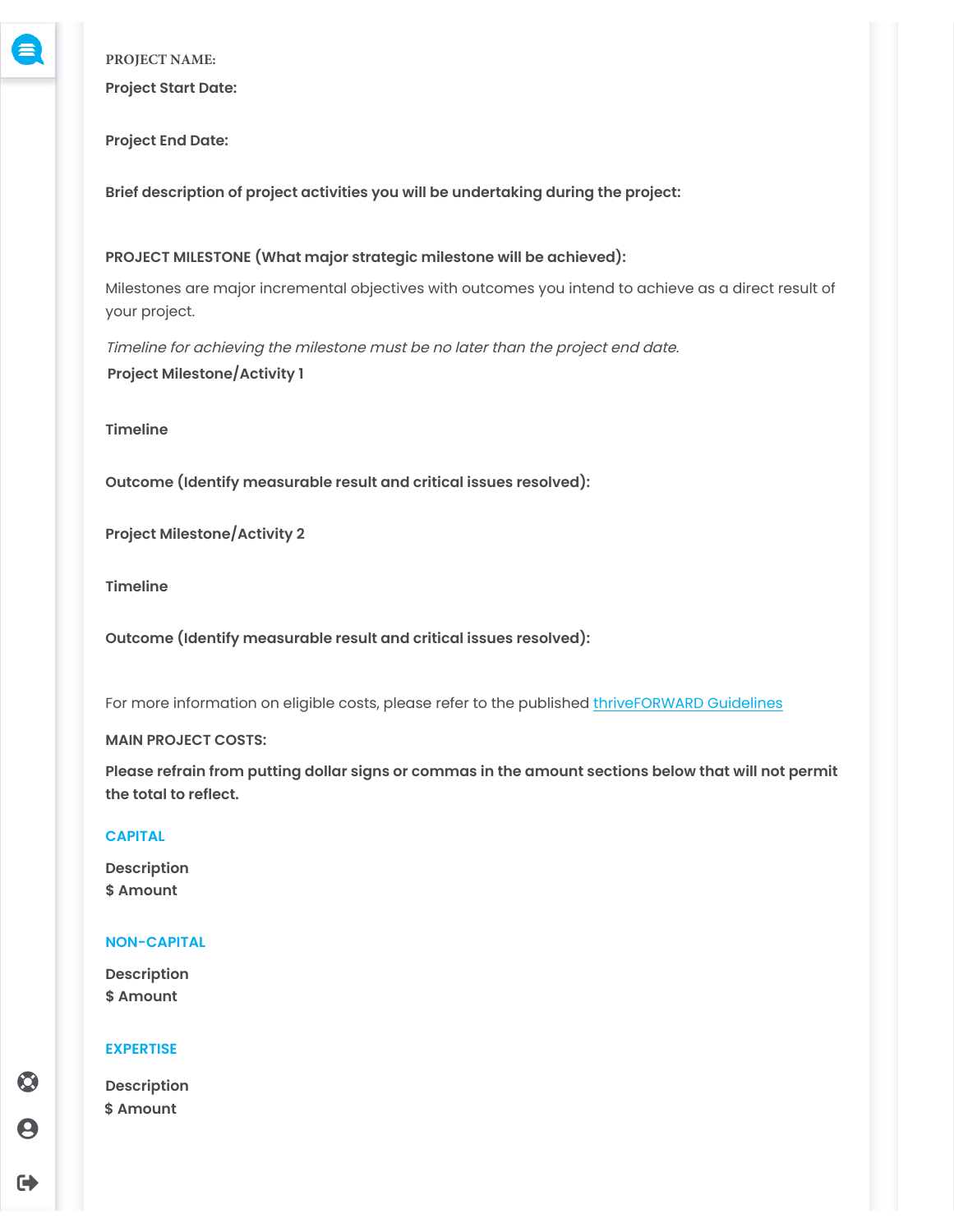### **LABOUR (NEW AND INCREMENTAL)**

**Description \$ Amount**

#### **TOTAL PROJECT COST:**

**BREAKDOWN OF TOTAL PROJECT FUNDING Applicant Contribution:**

**Funds from other sources (Specify Amount & Source):**

**Funding Request (must not exceed \$100,000):**

**Spending Projections: Project Start Date to Sep 30, 2022:**

**Oct - Dec 2022:**

**Jan - Mar 2023:**

**Apr - Jun 2023:**

**Jul - Sep 2023:**

**Oct - Dec 2023:**

Other Government Funding:

Please disclose any government funding including tax credits previously received or anticipated to be received by your organization:

**How many government funding sources would you like to share?**

**Source:**

**Amount:**

**Status: Drop Down Selection**

#### **DIVERSITY & INCLUSION**

The NCFDC recognize that many under-represented groups face unique economic challenges. Understanding that participation of underrepresented groups is an integral part of building strong and inclusive communities, NCFDC endeavours to provide inclusive programming to support equity and inclusion in all of our initiatives. Project evaluation and scoring will include an assessment of how your organization supports equity, diversity and inclusive growth. If your organization does not align with or support the groups set out below, or you do not wish to declare your status, leave the fields blank.

 $\bm{\odot}$  $\boldsymbol{\Theta}$ 

G)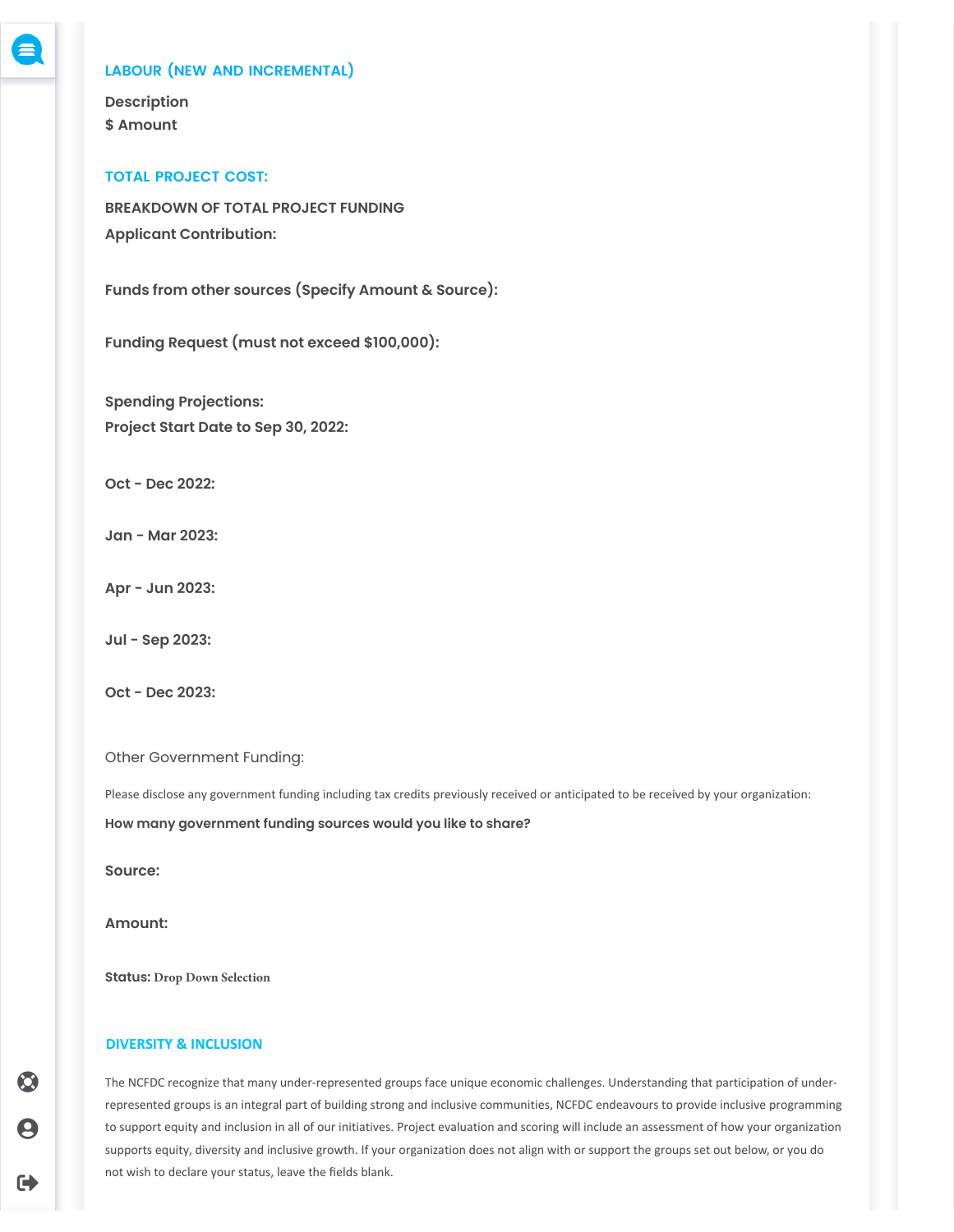**Please indicate if your organization is led or majority led by one or more of the following under-represented groups:**

Selection list

**Please indicate if your project will influence any of the following inclusive growth priorities:**

Selection list

**Is your organization signed up as a participant under Canada's 50-30 Challenge?** For information on *Canada's 50-30 Challenge-Your Diversity Advantage* visit: [h ps://www.ic.gc.ca/eic/site/icgc.nsf/eng/07706.html](https://www.ic.gc.ca/eic/site/icgc.nsf/eng/07706.html)

**Are members of your team GBA+ Certified?** For information on GBA+ visit: [h ps://women-gender-equality.canada.ca/en/gender-based-analysis-plus.html](https://women-gender-equality.canada.ca/en/gender-based-analysis-plus.html)

**Current # of Permanent FTE Jobs at time of Application:**

**Current # of Temporary Jobs at time of Application:**

**Based on current jobs, how many permanent FTE jobs do you forecast to be maintained at project completion?**

**Based on current jobs, how many temporary FTE jobs do you forecast will be maintained at project completion?**

**Forecasted new permanent FTE jobs created at project completion:**

**Forecasted new temporary FTE jobs created at project completion:**

# **Job Definitions**

**Full-time equivalent (FTE)** is equivalent to one employee working full time or more than one person part-time, such that the total working time is the equivalent of one person working full-time. Generally, full-time positions will involve between 35 and 40 hours in a regular workweek. An FTE calculation is the total hours worked in a week divided by the regular workweek. FTEs do not include positions created as a result of subcontracts to undertake work on the project (e.g. construction, suppliers, etc.). **Permanent job** is a position without a fixed end date.

**Temporary job** is defined as a temporary or contract position with a fixed end date.

**Maintained** refers to employment that existed prior to the project, but which would not have continued, or would have been unlikely to continue, if the project had not been funded.

**Forecasted Value of Sales Generated by Commercializing: New Products (Specify):**

**Total Forecasted Value \$:**

**New Services (Specify):**

**Total Forecasted Value \$:**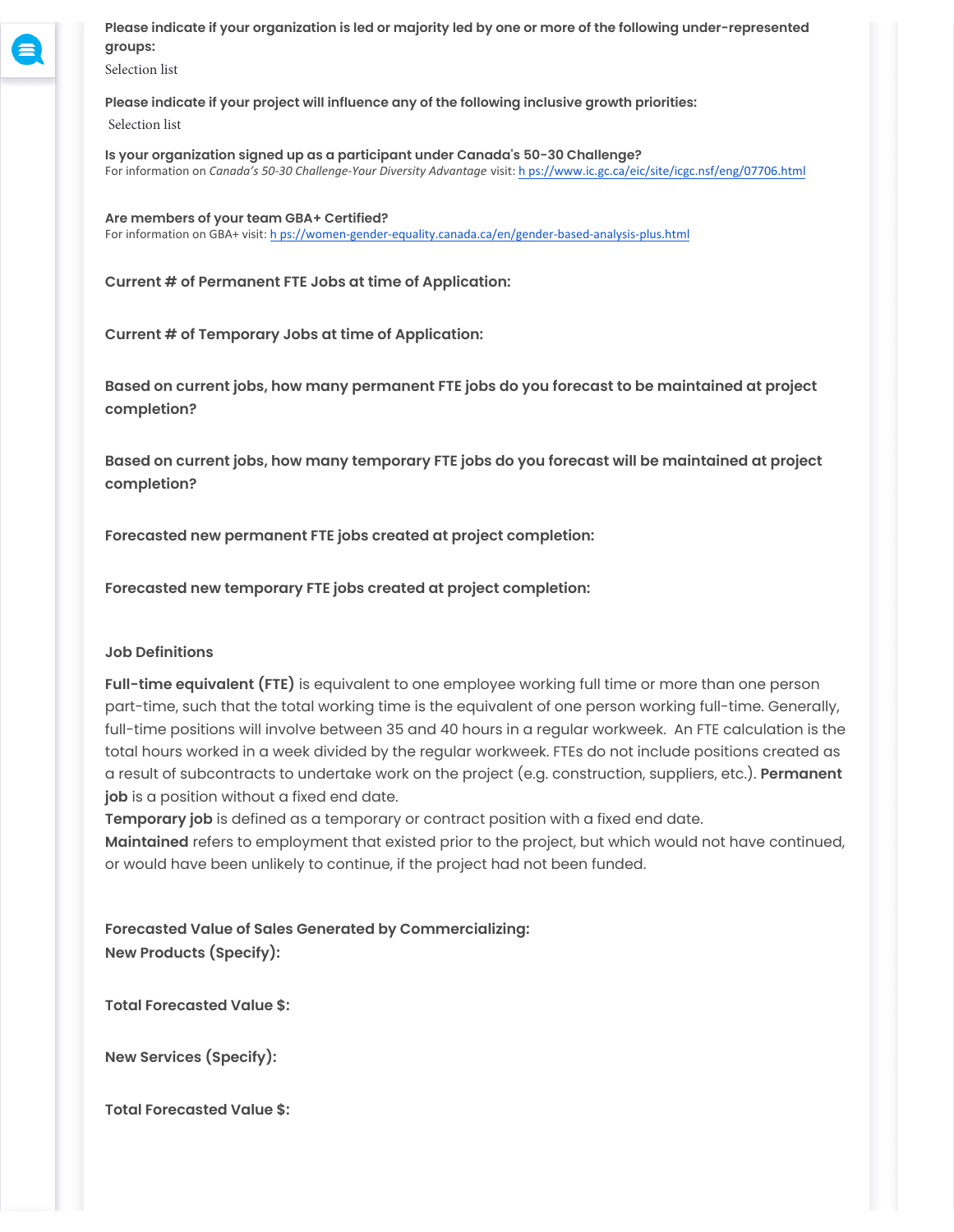

 $\bm{\odot}$ 

9

G)

**New Processes (Specify):**

**Total Forecasted Value \$:**

**# New Markets Accessed:**

**# New Partnerships/Collaborations:**

**# New IP Registrations/Patents Submitted:**

## Project Summary:

Only this section (the Project Summary component of the application) is shared with the Collaborative Panel. Therefore, we encourage you to address each element of the evaluation criteria in your summary. No other section of the application form will be shared with the [Collaborative Panel](https://ncfdc.ca/thriveforward).

Projects will be evaluated using the following five equally weighted criteria for a total possible score of 100 as follows:

| Element                                                      | <b>Description</b>                                                                                                                                                                                                                                                                                                                                                                                                                                                                                                                                                                    | Points |
|--------------------------------------------------------------|---------------------------------------------------------------------------------------------------------------------------------------------------------------------------------------------------------------------------------------------------------------------------------------------------------------------------------------------------------------------------------------------------------------------------------------------------------------------------------------------------------------------------------------------------------------------------------------|--------|
| Future-proofing,<br><b>Resilience and Business</b><br>Growth | Assessment of the viability and impact of proposed project outcomes in terms of<br>business growth, resiliency/future-proofing, scale-up/market expansion, increased sales<br>(domestic and/or foreign), supply chain adaptation, market diversification and other<br>activities that will contribute to sustainable economic growth and support identified<br>Critical Sectors.                                                                                                                                                                                                      | 20     |
| Job Impacts                                                  | Consideration of the number of FTE (Full-Time Equivalent) jobs the project will create<br>and/or maintain in Southern Ontario.                                                                                                                                                                                                                                                                                                                                                                                                                                                        | 20     |
| Going Green, or Digital<br><b>Technology Adoption</b>        | Investing in adoption of advanced technology, with prioritization of:<br>Cleantech, OR;<br>Digital adoption (such as cybersecurity readiness, productivity enhancement,<br>٠<br>operational resilience).                                                                                                                                                                                                                                                                                                                                                                              | 20     |
| <b>Critical Sectors</b>                                      | Within or impacting food production, medical supplies or bio-manufacturing sectors.                                                                                                                                                                                                                                                                                                                                                                                                                                                                                                   | 20     |
| Diversity and Inclusion                                      | Business owned or majority-led by underrepresented groups, such as:<br>٠<br>Indigenous peoples, members of racialized communities, women, youth,<br>LGBTQ2IA+, persons with disabilities, newcomers to Canada, and members of<br>official language minority communities, AND/OR;<br>Businesses with a diverse workforce, active HR/workforce development<br>٠<br>programs, businesses that are GBA+ certified, signatories to the 50-30<br>Challenge, and/or have other progressive policy and governance initiatives in<br>place that substantially address diversity and inclusion. | 20     |

## PLEASE NOTE: YOUR SUMMARY MUST INCLUDE THE FOLLOWING:

- Company/organization name, location and sector;
- Details on the core technology, proposed project activity and the major strategic milestone you will achieve as a result of the activity, total project costs and requested funding;
- Details on how the project is supporting the five elements of the Evaluation Criteria (Please list each element and address as applicable):

(1)Future-proofing, Resilience and Business Growth; (2) Job Impacts; (3) Going Green or Digital Technology Adoption; (4) Critical Sectors; (5) Diversity and Inclusion.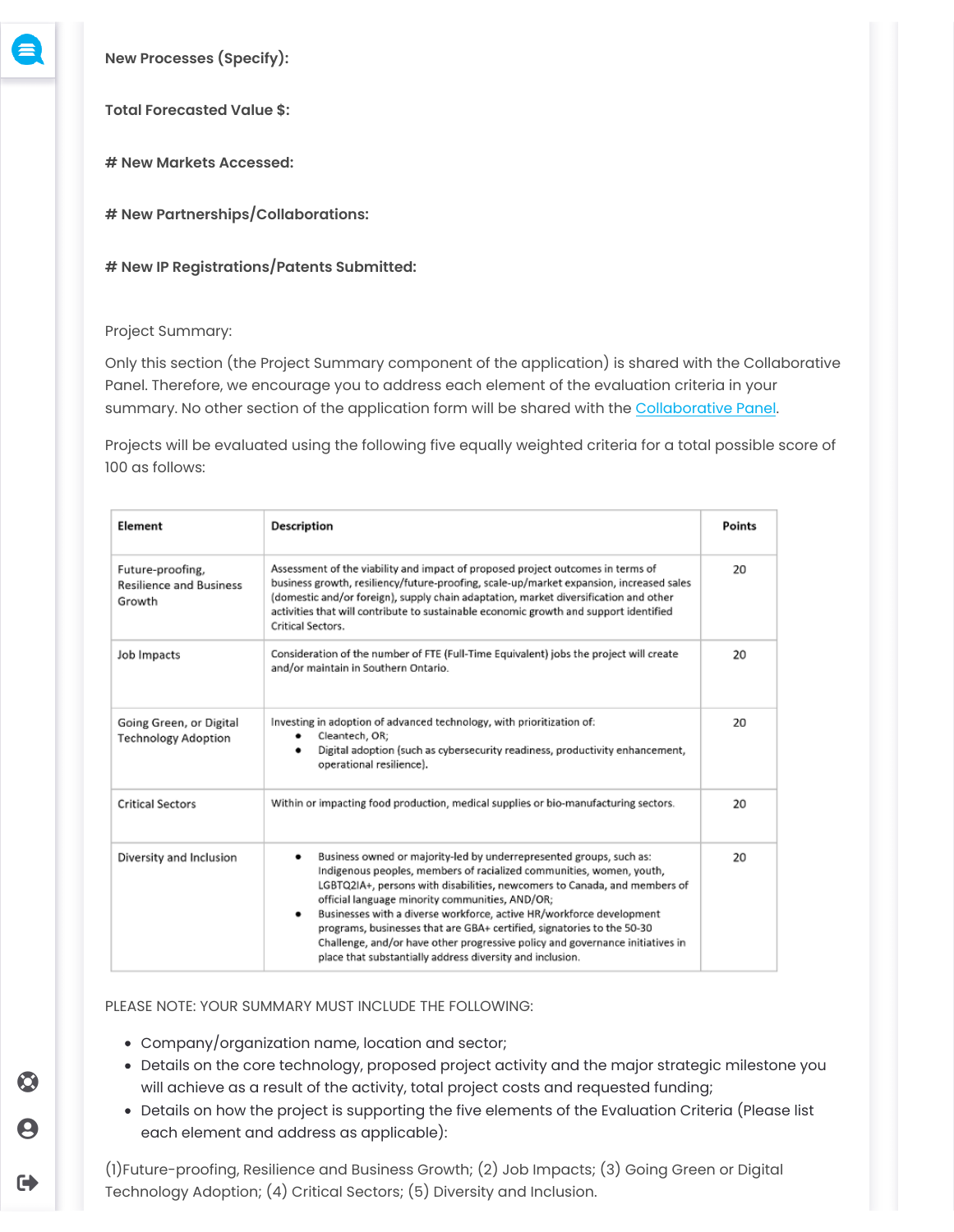# **THE CANADIAN ENVIRONMENTAL ASSESSMENT ACT 2012 (CEAA) QUESTIONNAIRE**

**Is the eligible project a "designated project" under the IAA or designated by the Minister of Environment? Refer to the list of designated projects**

**Is the "project" located on federal lands, and have a physical activity in relation to the physical work?**

**Notes**

- 1. **The type of project activity determines whether the project is a "designated project." The Regulations Designating [Physical Activities under the Impact Assessment Act are available here: http://www.gazette.gc.ca/rp](http://www.gazette.gc.ca/rp-pr/p2/2019/2019-08-21/html/sor-dors285-eng.html)pr/p2/2019/2019-08-21/html/sor-dors285-eng.html**
- 2. **[The Guide to Preparing a Project Description is located here: https://www.canada.ca/en/impact-assessment](https://www.canada.ca/en/impact-assessment-agency/services/policy-guidance/practitioners-guide-impact-assessment-%20act/guide-preparing-project-description-detailed-project-description.html)agency/services/policy-guidance/practitioners-guide-impact-assessment- act/guide-preparing-projectdescription-detailed-project-description.html**
- 3. **Physical activities include the construction, maintenance or repair of a physical work. Federal lands are defined in the**

**Impact Assessment Act as:**

- **lands that belong to Her Majesty in right of Canada, or that Her Majesty in right of Canada has the power to dispose of, and all waters on and airspace above those lands, other than lands under the administration and control of the Commissioner of Yukon, the Northwest Territories or Nunavut;**
- **the following lands and areas:**
	- **the internal waters of Canada, in any area of the sea not within a province,**
	- **the territorial sea of Canada, in any area of the sea not within a province,**
	- **the exclusive economic zone of Canada, and (iv) the continental shelf of Canada; and**
- **reserves, surrendered lands and any other lands that are set apart for the use and benefit of a band and that are subject to the Indian Act, and all waters on and airspace above those reserves or lands.**

**Use the following federal lands searchable databases:**

**[Directory of Federal Real Property](https://www.tbs-sct.gc.ca/dfrp-rbif/home-accueil-eng.aspx)**

**[Pickering Lands](https://www.tc.gc.ca/eng/ontario/pickering-menu-1362.htm)**

**[First Nations reserves](https://sidait-atris.aadnc-aandc.gc.ca/atris_online/home-accueil.aspx)**

## **ABORIGINAL DUTY TO CONSULT ASSESSMENT**

The proposed project can be excluded from the DTC process if all of the activities proposed by the project fall under one of the following categories.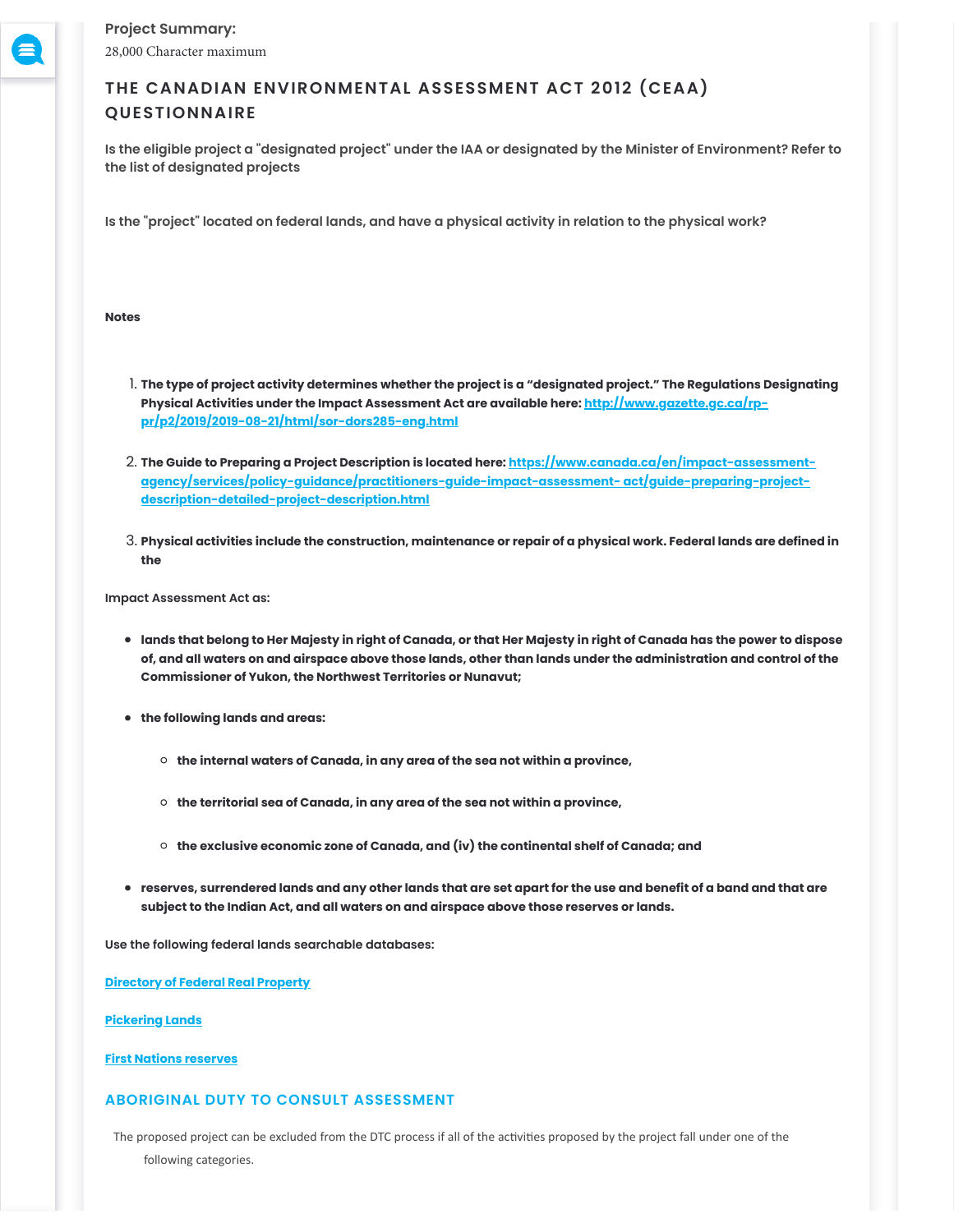- 
- □ The project consists exclusively of activities where there is no physical impact (e.g., attending a conference, marketing development, buying equipment, hiring staff, administrative costs, investments in capital investment funds, conducting feasibility studies).
- □ The project includes only minor construction work (i.e., does not include activities such as excavating, clearing trees, paths, building and repairing roads or bridges, or erecting large structures) and there is no prospect of directly or indirectly impacting potential or established aboriginal and/or treaty rights\* through land, water, or air.
- $\Box$  The project activities will be conducted on a site that is developed and used (e.g., an existing industrial park, and urban centre) and there is no possibility of directly or indirectly affecting potential or established aboriginal and/or treaty rights\* through land, water, or air.

\* "Potential or established aboriginal and/or treaty rights" could include such activities as logging, hunting, fishing, trapping, harvesting, and gathering.

**Do all of the proposed project activities fall under one of these categories?**

# **Additional information may be uploaded to support your application (any key project documentation and substantiation):**

### **Attachments**

| NAME    | <b>CREATED DATE</b> |  |
|---------|---------------------|--|
| No Data |                     |  |

## **E-SIGNATURE**

As the lead contact and as an authorized signing officer of the Applicant, I certify to NCFDC, that:

1. The principals of the Applicant have been notified and consented to the funder collecting, using, retaining and disclosing the information contained in this application for the limited purpose of determining eligibility for funding as is required by law and by the NCFDC. I understand that the NCFDC will handle personal and confidential corporate information in strict confidence in accordance with Federal privacy law.

2. The information contained in this application is true and complete in all respects. If the NCFDC discovers that this application contains a material misrepresentation, this application shall be deemed to be withdrawn immediately by the Applicant.

3. The Applicant understands that by submitting this application it will undergo a due diligence process associated with review and assessment of this application by NCFDC and that additional information, substantiation or documentation may be requested.

4. The Applicant certifies that financial assistance from the NCFDC is a significant factor in the decision to proceed with this project.

5. As part of its project assessment process, the NCFDC requires that all projects conform to the Canadian Environmental Assessment Act, 2012 (CEAA).

6. The Applicant acknowledges that he/she is not aware of any violation with respect to conflict of interest with this application. The applicant further confirms that he/she has not engaged the services of a lobbyist for the advancement of this application.

7. The Applicant certifies that any former public office holder or former public servant that derives benefit from this agreement will be in compliance with the Conflict of Interest Act and the Values and Ethics Code for the Public Sector.

8. The applicant warrants that they are in good standing with Revenue Canada, Municipalities and other Government Ministries/Agencies.